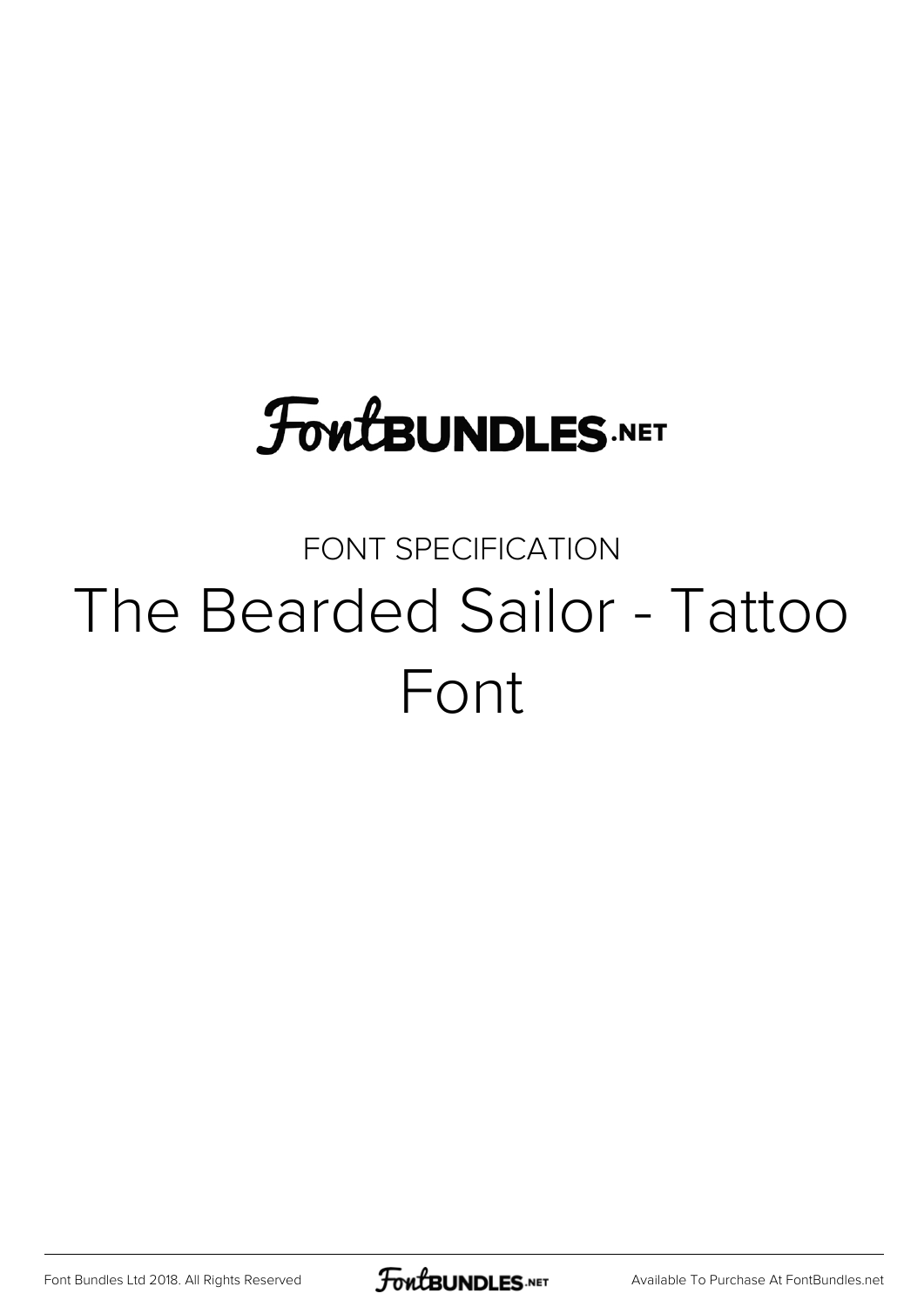### The Bearded Sailor - Regular

**Uppercase Characters** 

# ABCDEFGHI J KL MNOPQ RSTHVWXYZ

Lowercase Characters

# abcdefghijklmnopq rstuvwxyz

**Numbers** 

## 0123456789

Punctuation and Symbols

|  | $+$ " # \$ % & ' $+$ }                         |  |  |  |
|--|------------------------------------------------|--|--|--|
|  | $*$ + , - ; < =                                |  |  |  |
|  | > ? $f \quad   \quad$ } ^ _ { +                |  |  |  |
|  | $3$ i $\phi$ £ $\alpha$ \ $4$ i $\S$ $\degree$ |  |  |  |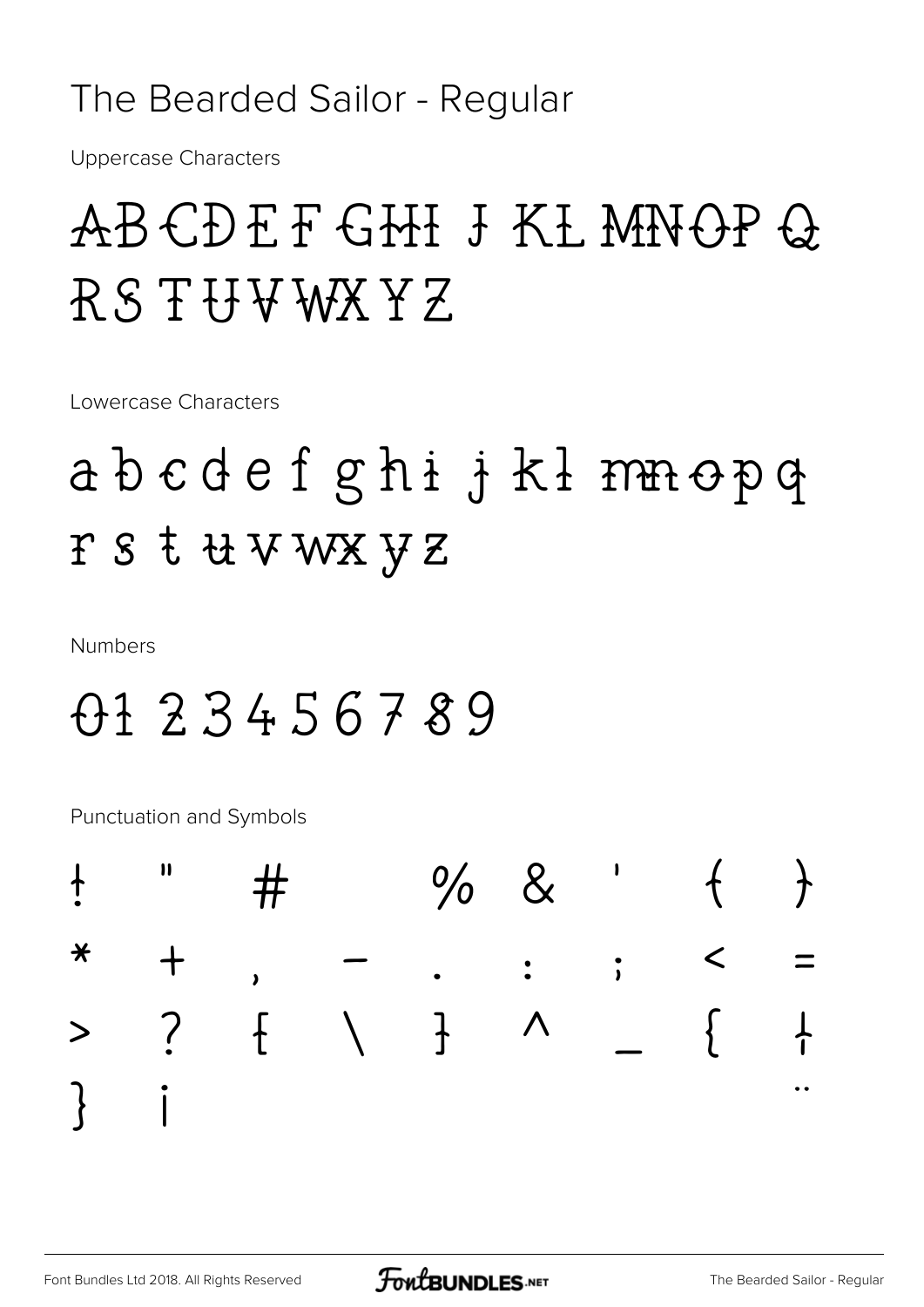

All Other Glyphs

À Á Â Ä Æ Ç È É Ê Ë Ì Í Î Ï Ð Ò Ó Ô Õ Ö × Ø Ù Ú Û Ü Ý à á â ã ä æ ç è é ê ë ì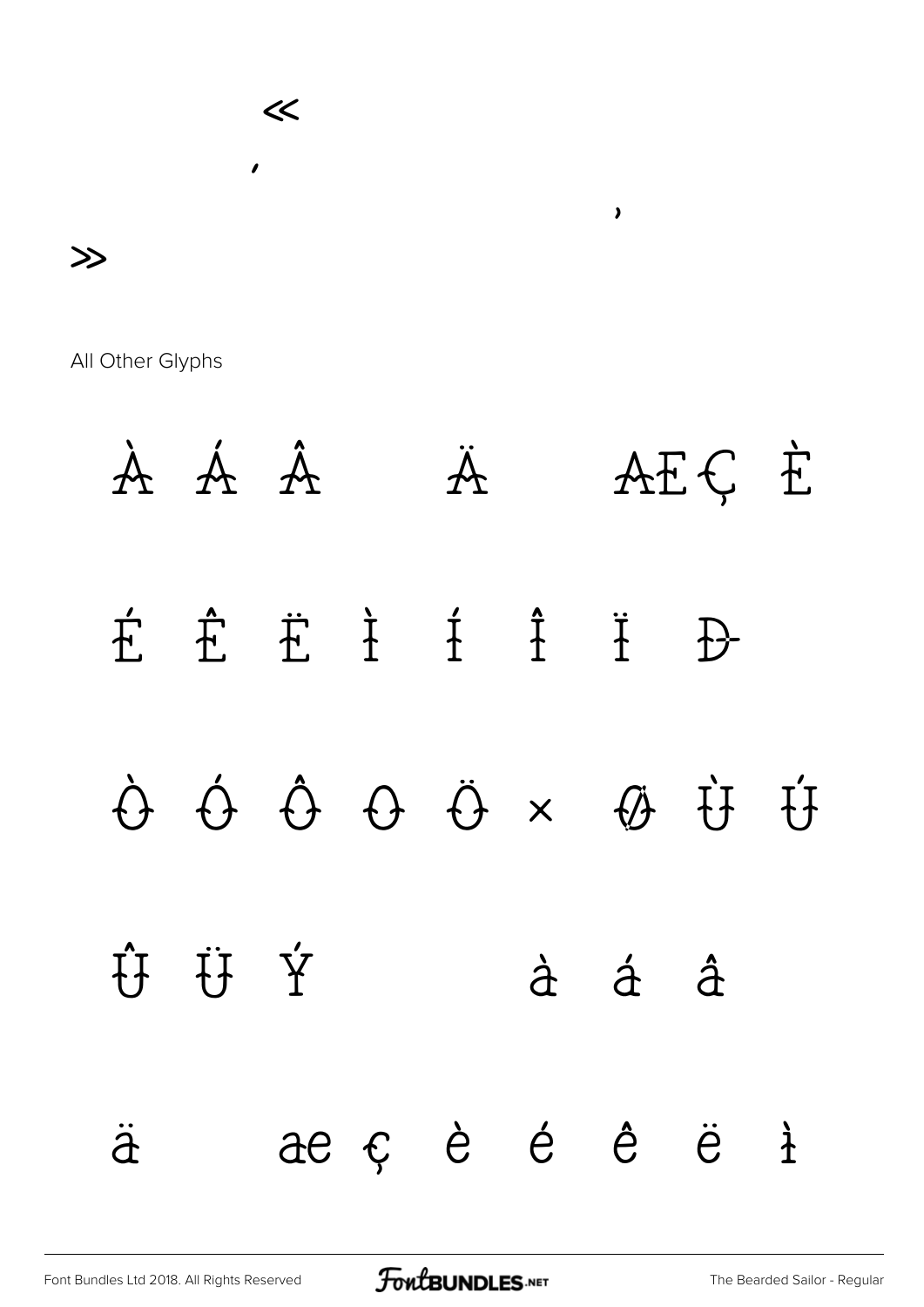# $i$   $i$   $\ddot{o}$   $\ddot{o}$   $\ddot{o}$   $\ddot{o}$   $\ddot{o}$   $\ddot{o}$  $\ddot{\vartheta}$   $\div$   $\dot{\vartheta}$   $\dot{u}$   $\dot{u}$   $\dot{u}$   $\ddot{u}$   $\dot{y}$   $p$

ÿ

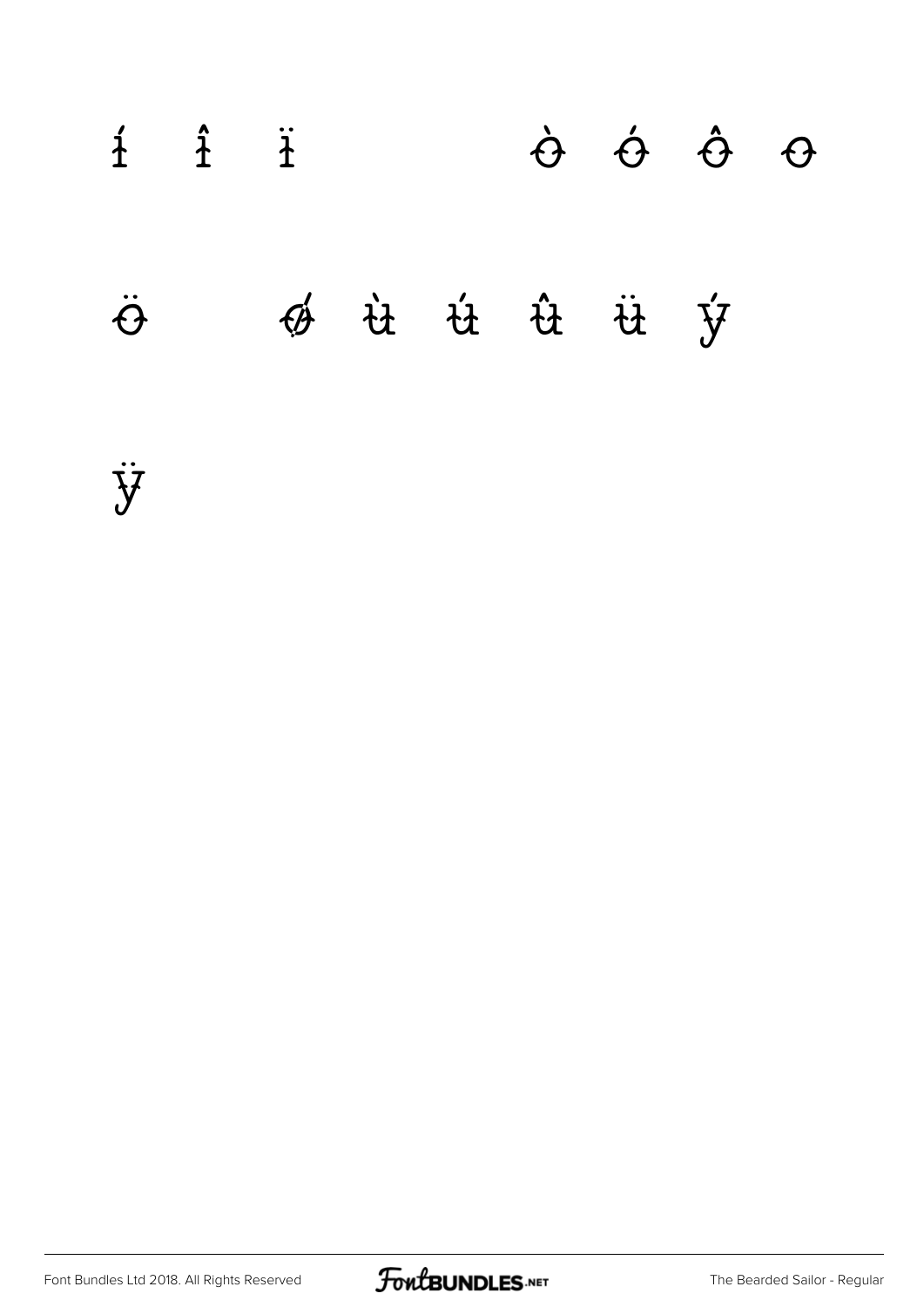#### The Bearded Sailor Shadow - Regular

**Uppercase Characters** 

# ABCDEF GHI J KL MNOP Q RSTUVWXYZ

Lowercase Characters

# abcdefghijklmnopq FS & KVWX YZ

**Numbers** 

### 0123456789

**Punctuation and Symbols** 

|                                                | $\frac{1}{2}$ " # \$ % & ' $\left\{ \begin{array}{ccc} \end{array} \right\}$ |  |  |  |
|------------------------------------------------|------------------------------------------------------------------------------|--|--|--|
|                                                | $*$ + , - ; < =                                                              |  |  |  |
|                                                | > ? $\frac{1}{1}$ $\begin{array}{ccc} 1 & \Lambda & \Lambda \end{array}$     |  |  |  |
| $3$ i $\phi$ £ $\alpha$ \ $4$ i $\S$ $\degree$ |                                                                              |  |  |  |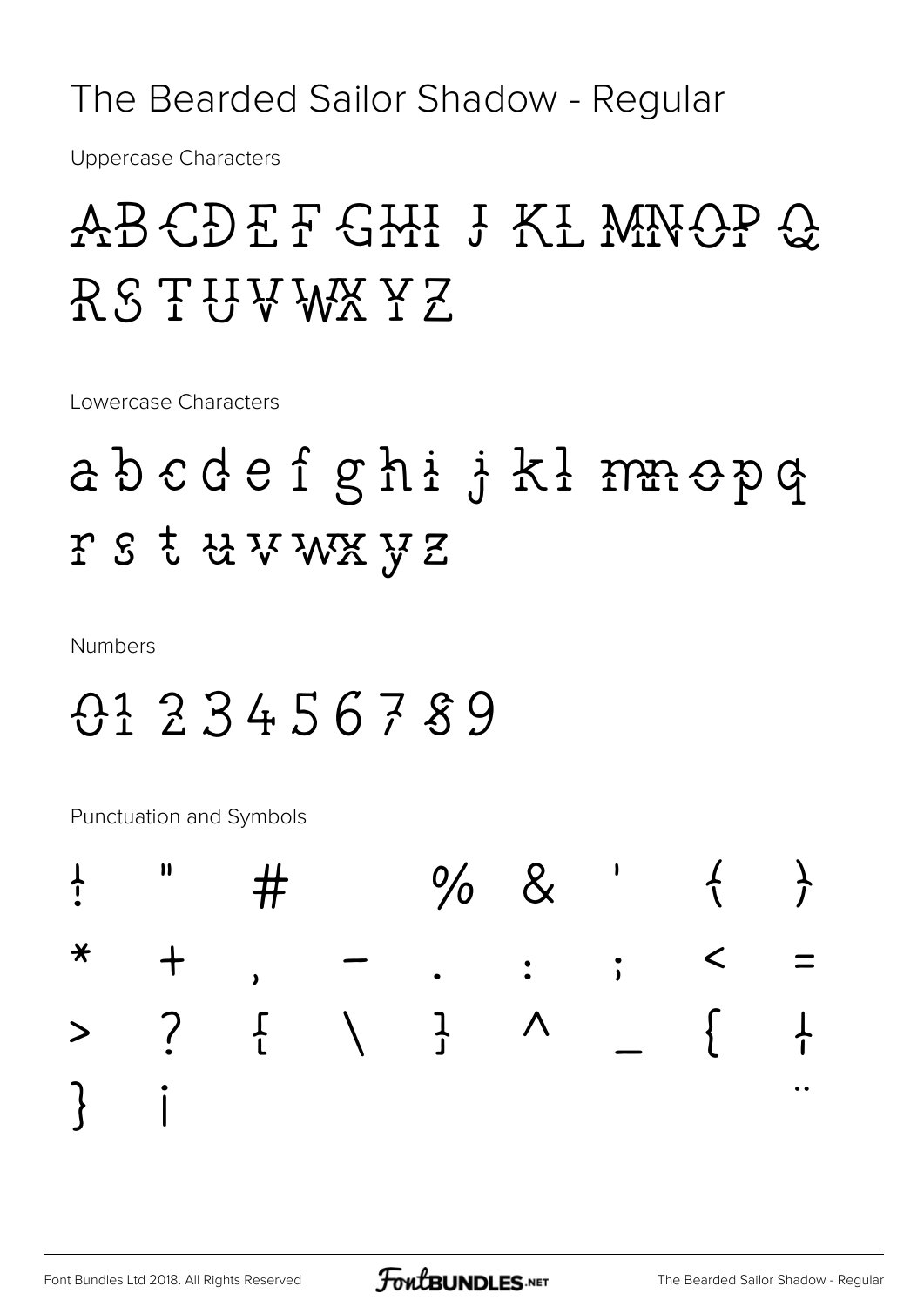

All Other Glyphs



[Font Bundles Ltd 2018. All Rights Reserved](https://fontbundles.net/) **FoutBUNDLES.NET** [The Bearded Sailor Shadow - Regular](https://fontbundles.net/)